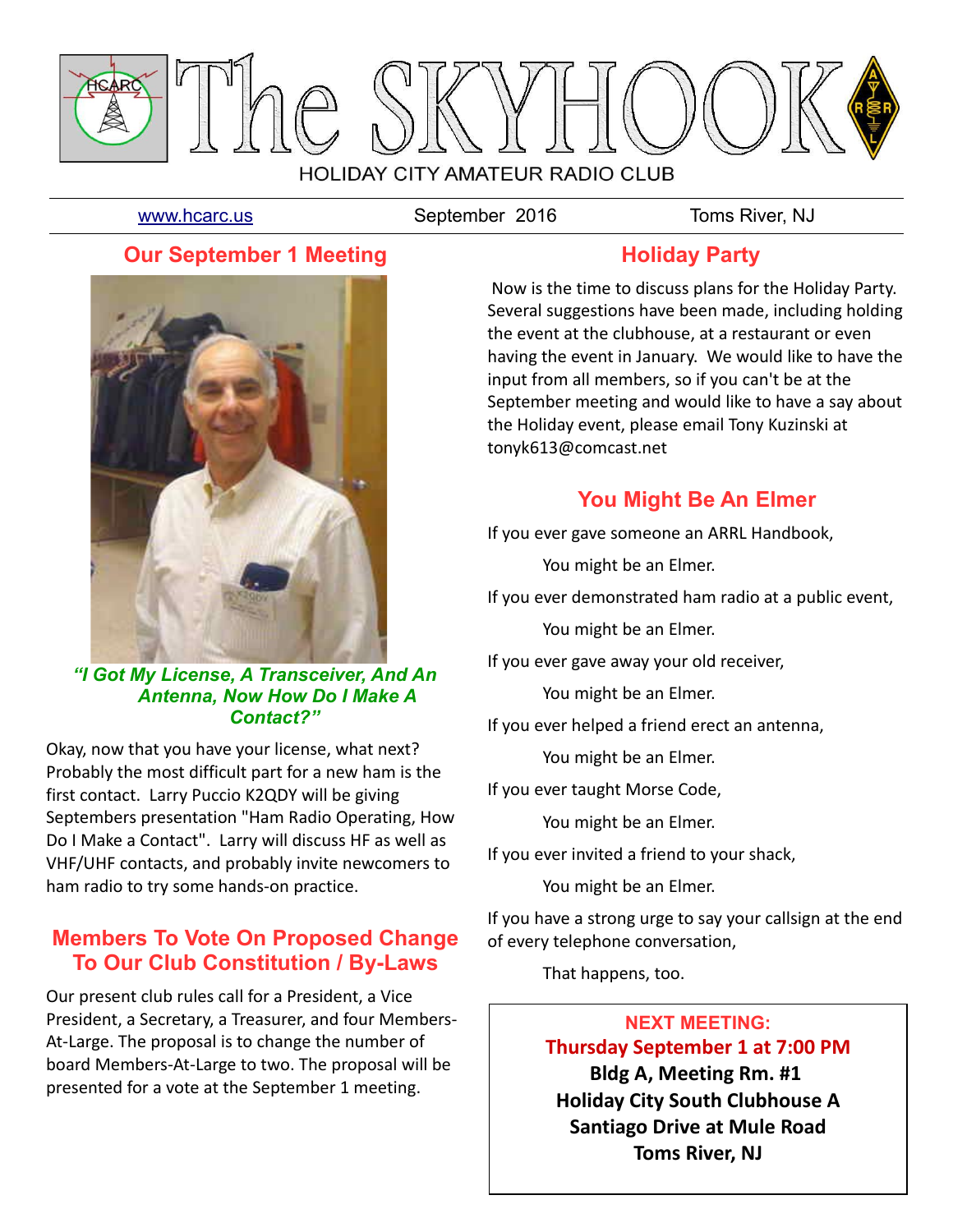#### Page 2 **September 2016** September 2016

# **Ocean County ARES® News**



– September, 2016

On Monday, August 15<sup>th</sup>, MARS COMEX 16-3 took place and like all the SNJ ARES counties, Ocean provided info to SNJ leadership to be forwarded to MARS operators on 60 meters. The info was forwarded via the Waterford Works FM repeater, 147.345 MHz. This was the third MARS COMEX this year and they are going to get more and more frequent as the DOD is looking to get more information from the Amateur Community during simulated and actual emergencies.

On Wednesday, August  $17<sup>th</sup>$ , there was a bi-monthly meeting of Ocean County ARES. The topic of discussion was emergency power requirements/solutions, given by WX2NJ. I would like to welcome several new Ocean County ARES members, Joe – AC2RO and Chris – K2HVE. The next meeting will be in October on the third Wednesday. One suggestion from AC2RO, was to hold 10 meter training nets after the regular Wednesday FM nets. Are you interested in being Net Control for the 10 meter net? Let me know.

The D-Rats server has a new IP address. Replace the old one with 100.1.46.97

On September 10<sup>th</sup>, between 9:00 and 11:00 AM, Habitat for Humanity is hosting a fund raising walk in Lavallette and has requested communications support. The route has not yet been shared with us, but I intend on using the 449.825 MHz, WA2RES repeater in Toms River for coverage and all operators should be able to use HT's. If you are interested in providing support for this event, please email me at [WX2NJ@comcast.net](mailto:WX2NJ@comcast.net)

Starting September  $14<sup>th</sup>$ , there will be a digital training net on the 2<sup>nd</sup> and 4<sup>th</sup> Wednesdays of each month at

2030 [8:30pm]. The net will be on the K2EOC, 146.895 MHz repeater. The purpose of this net is to give practical experience operating NBEMS modes. The nets will begin on voice and then switch to digital. Unfortunately, this net time is the same as our long standing Ocean County ARES nets.

There will be a beginners FLDIGI/NBEMS webinar on Saturday, September 17<sup>th</sup> at 1000 [10:00am], given by Gary, WA3SVW. Gary is an expert on this software and this webinar would be beneficial to anyone who wishes to use FLDIGI/NBEMS in an EMCOMM scenario, but is not familiar with the software. To sign up, please use the following link:

<https://goo.gl/j8pDkL>

On October 22, there is to be a Joint Base Marathon and SNJ ARES will be providing communications support. The SNJ SEC has no details yet, but is looking to see how many operators from various counties can participate. So far, Ocean has three volunteers. Once again, if you are interested in providing support, email me at [WX2NJ@comcast.net](mailto:WX2NJ@comcast.net) and I will forward over to the SNJ SEC.

73 de WX2NJ Bob Murdock Ocean County Amateur Radio Emergency Service® EC

# **Alternative Study Strategies**



#### **Prologue**

Although this tutorial is primarily intended for use with the W1UL Ham Cram website, most of the suggested alternative study strategies are applicable to the study or any material.

Since the inception of the W1UL Ham-Cram.com website, when there was only preparation for the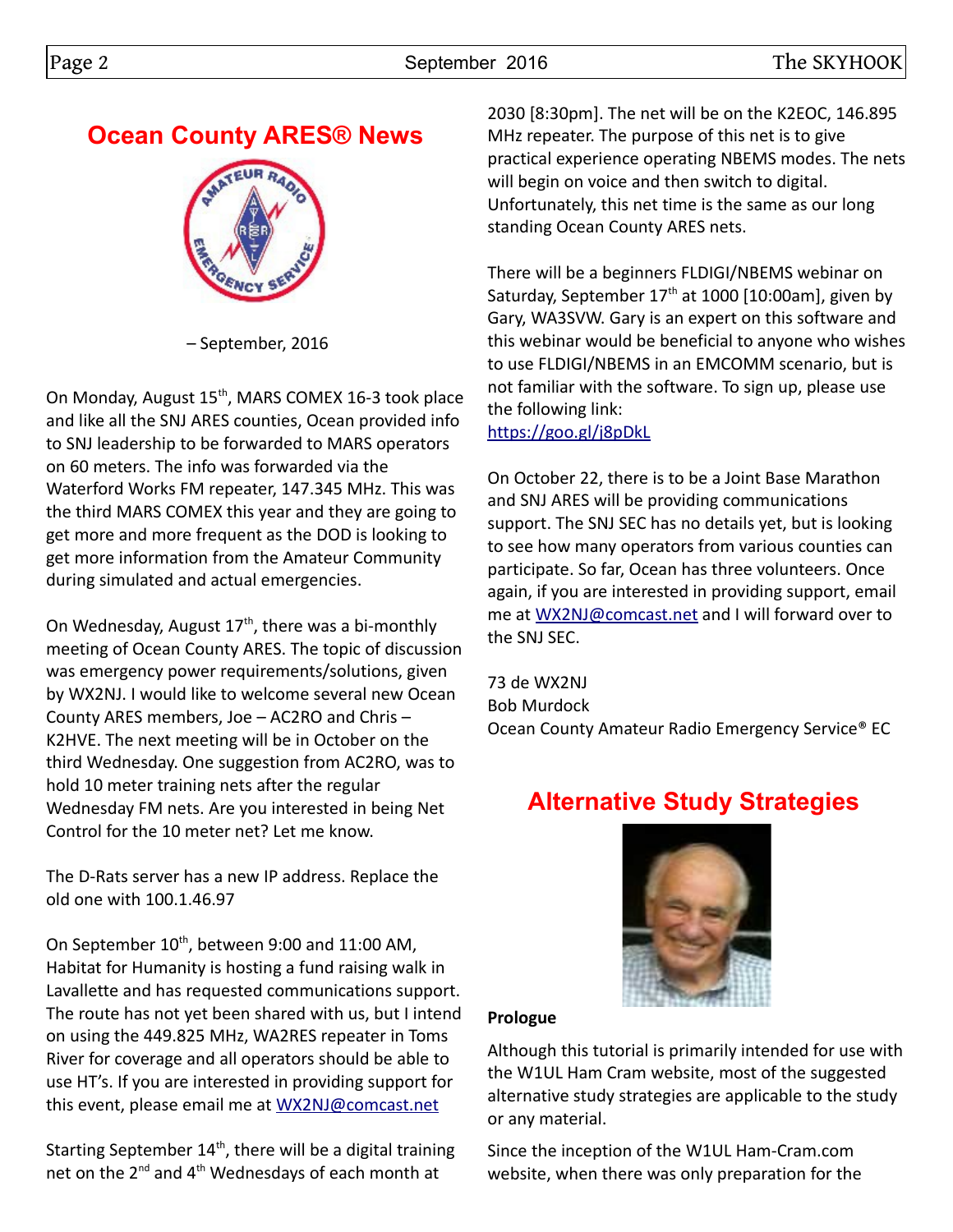Technician license, I have strongly advocated studying one sub-element at a time. I also strongly encouraged the candidate to take the sub-element's practice exam, and if the candidate didn't get at least 85% correct, I recommended repeating the process until attaining a test score of at least 85%. (Each license class has 10 sub-elements, which are basically categories.) Despite many years of college level teaching, I committed a rookie educator's mistake, which is assuming all people learn the same way I do. I like my information served in small packages, with a frequent practice test to reinforce my learning. The following is a true story, and points out the fallacy of my educational assumption.

An experience with a good friend drove home the point that different people learn in different ways. This critique reviews different study modalities when preparing for an amateur license examination.

#### **My Friend Jim**

A good friend of mine, I'll call him Jim, passed his Advance license 34 years ago after three unsuccessful tries. He is retired military and is an avid DXer and uses CW exclusively. He takes pride in his lack of technological sophistication. He doesn't own a computer, cell phone or a GPS. I printed the entire Extra question pool for him in the format used on the ham cram website, approximately 300 questions, using the following style:

1. Question number one.

The correct answer for question one.

2. Question number two.

The correct answer for question two.

-and so on.

After Jim had been studying the printout for a couple of weeks I offered to bring my computer to his house so he could take a practice exam. "No way," he exclaimed, "I don't want to see an incorrect answer until I take the actual test!" I suggested he intersperse practice tests with his studying but he adamantly refused.

All's well that ends well. There were three candidates taking the Extra exam at Jim's VE session. He was the first to finish and had only one wrong answer, the best

### of the three!

Is this method for everyone? I honestly don't know. You might want to try it and see if it works for you. A compromise might be to study the questions and correct answer until a day or two before the VE test. Then take a practice exam for the entire test (see below) so you get feedback on what you don't know.

#### **[Our VE Crew](mailto:lpuccio1@comcast.net?subject=VE)**

Murray [KD2IN,](mailto:MurrayKD2IN@comcast.net) Ed [W1EAP,](mailto:epicciuti@hotmail.com) Larry [K2QDY,](mailto:lpuccio1@comcast.net) John [KQ4WR,](mailto:kq4wr@arrl.net) Stan [KB2PD,](mailto:kb2pd@hotmail.com) Steve [N2WLH,](mailto:n2wlh@yahoo.com) Paul [N2QXB,](mailto:n2qxb@juno.com) Larry [WA2VLR,](mailto:lloscalz@optonline.net) Tony [KD2GSO.](mailto:tonyk613@verizon.net)

*License exams are given by appointment at 7pm on the second Wednesday of each month at Holiday City South Clubhouse, Bldg A, which is at the corner of Mule Rd. and Santiago Dr. Call Larry Puccio, K2QDY, at 732-349-2950 for information. Directions: From either Route 37 W or Davenport Road, take Mule Road to Santiago Drive. Turn into the parking lot from Santiago Drive, and park near the pool. Enter the building nearest the intersection.*

#### **CLUB COMMITTEES**

| Refreshments:       | John Rogers & Tony Kuzinski |                             |  |  |  |  |
|---------------------|-----------------------------|-----------------------------|--|--|--|--|
| Webmaster:          |                             | Steve N2WLH N2WLH@yahoo.com |  |  |  |  |
| Publicity:          | Paul N2QXB                  | 732-279-3911                |  |  |  |  |
| Programs:           | Tony <b>KD2GSO</b>          | 732-930-5779                |  |  |  |  |
| Sunshine:           | Dave WA2DJN                 | WA2DJN3@verizon.net         |  |  |  |  |
| Field Day:          | Larry <b>K2QDY</b>          | 732-349-2950                |  |  |  |  |
| <b>VE Sessions:</b> | Larry <b>K2ODY</b>          | 732-349-2950                |  |  |  |  |
| Membership:         | Doug <b>KC2TZC</b>          | 732-928-2316                |  |  |  |  |
|                     |                             |                             |  |  |  |  |

#### **Holiday City Amateur Radio Club Toms River, New Jersey**

|                        | Web Site www.hcarc.us |                                |                     |
|------------------------|-----------------------|--------------------------------|---------------------|
| President              | John Roberts          | KQ4WR                          | 732-350-1162 ext 33 |
| <b>Vice President</b>  | open                  |                                |                     |
| Secretary              | John Rogers           | KD2HWR                         | 732-269-5717        |
| Treasurer              | Larry Puccio          | <b>K2QDY</b>                   | 732-349-2950        |
| <b>Executive Board</b> | Doug Poray            | <b>KC2TZC</b>                  | 732-928-2316        |
| <b>Executive Board</b> | Tony Kuzinski         | KD <sub>2</sub> GSO            | 732-930-5779        |
| <b>Executive Board</b> | Paul Hansen           | N <sub>2Q</sub> X <sub>B</sub> | 732-279-3911        |
| <b>Executive Board</b> | Stan Stafiej          | <b>KB2PD</b>                   | 732-270-5395        |
| W2HC Trustee           | Larry Puccio          | <b>K2QDY</b>                   | 732-349-2950        |
|                        |                       |                                |                     |

Membership is open to all interested persons. Ham license is not required. Dues are \$25.00 per year, payable Jan 1<sup>st</sup>. Members joining during the year will have the dues prorated. Family membership \$30.00 per family. ----------------------------------------------------------

Meetings are held on the first Thursday of every month, at 7:00 pm. Location: Meeting Room #1 in the Holiday City South Clubhouse. Directions: From either Route 37 W or Davenport Road, take Mule Road to Santiago Drive. Turn into the parking lot from Santiago Drive and park near the pool. Enter the building nearest the street corner.-

The SKYHOOK is published monthly as the HCARC's official newsletter. Editor and Publisher:

John Roberts [KQ4WR](mailto:kq4wr@arrl.net) 7 Lincoln Ct. Whiting, NJ 08759-1505 e-mail [KQ4WR@arrl.net](mailto:KQ4WR@arrl.net) 732 350-1162 ext 33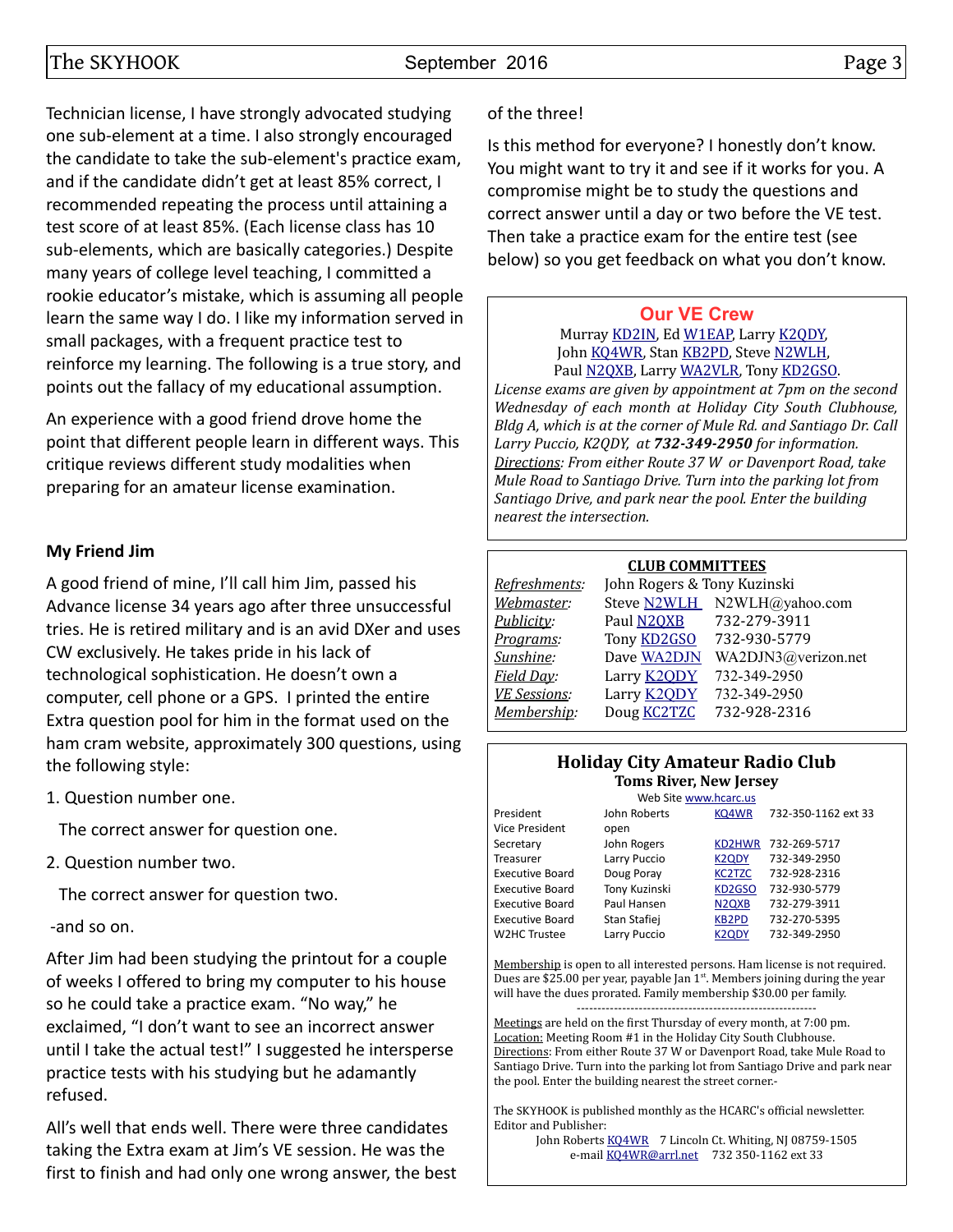Let's take a look at some other learning methods:

#### **Studying Using Multiple, or all, Subelements**

Several candidates have commented on their inability to use multiple sub-elements to create a study session or practice test session and have all the available questions displayed. A mistake on my part; it's possible to do but my explanation is vague.

Here is how to create a study or practice test session using multiple, or all, sub-elements.

Go to ham-cram.com and select either the Technician, General or Extra study session. We'll use the General study session for this example. Figure One shows the top of the General study session page.

| This General question pool is effective on July 1, 2015 and expires on June 30, 2019                                                            |                                                                        |                           |     |  |  |  |
|-------------------------------------------------------------------------------------------------------------------------------------------------|------------------------------------------------------------------------|---------------------------|-----|--|--|--|
| Number of question for this session. Enter "0" for all available<br>35<br>subelement(s) questions. 35 is the numbe of questions on the VE test. |                                                                        |                           |     |  |  |  |
| Check to<br>Include                                                                                                                             | Sub-<br><b>Question</b><br>Count<br>element<br><b>Subelement Title</b> |                           |     |  |  |  |
|                                                                                                                                                 | All                                                                    | All questions in the pool | 203 |  |  |  |

**Figure One**

The text box in the upper left corner contains the number of questions on the actual test, which is 35 for Technician and General exam and 50 for the Extra exam. The first entry in the "Question Count" column is the total number of questions in the ham crams pool for that specific class of license. Select a listing for all questions in the specified ham cram pool by entering zero in the text box in the upper left corner. Next, check the first check box in the leftmost column. Lastly click on the button at the bottom of the page labeled, "Select one or more Sub-elements for Study."

This produces a listing of each question, followed by only the correct answer, for the entire question pool. Print the output so you have a complete listing of the entire question pool for your target license class. Take it with you, and you can study when you get a few spare minutes.

We learn from using our senses: What we see, hear and touch. We won't do much touching using the ham cram site but we could use material from the Gordon West Radio School. Check it out at:

#### [http://www.gordonwestradioschool.com](http://www.gordonwestradioschool.com/)

When you are using the ham cram study mode (Only questions likely to be on the VE test and only correct answers), read the questions and answers out loud so you are seeing the questions and answers as well as hearing them. Ideally, do the prep with a partner and have one person read the questions and the other read the answers. On the next pass have the person who previously read the questions read the answers, and the person who previously read the answers read the questions.

#### **Make an Audio Recording of a Study Session**

When reading the questions and answers, as detailed above, record them so you can play them back when on a long drive – this is called a commute in California. If you make a recording of the entire question pool and are willing to share it with other people, email a copy and I'll put it on the ham-cram.com site with full attribution to you.

#### **Flash Cards**

If you learn well using flash cards, you can easily make your own. Print out the full question pool for your target license as described above. Get several packs of 3 X 5 file cards and cut the printout into questions and answers. Tape or glue the question on one side of the card, and the answer on the reverse side.

When studying with flash cards, alternate between reading the questions out loud first, and then read the answers out loud. Next, read each question, and before reading the answer, try and remember the answer. Finally, read the answer and see if you can remember the question.

When you pass your target test (– notice I said when, not if –), make the cards available to other members of your club.

#### **Whatever Floats Your Boat**

If you come up with any other creative ways of utilizing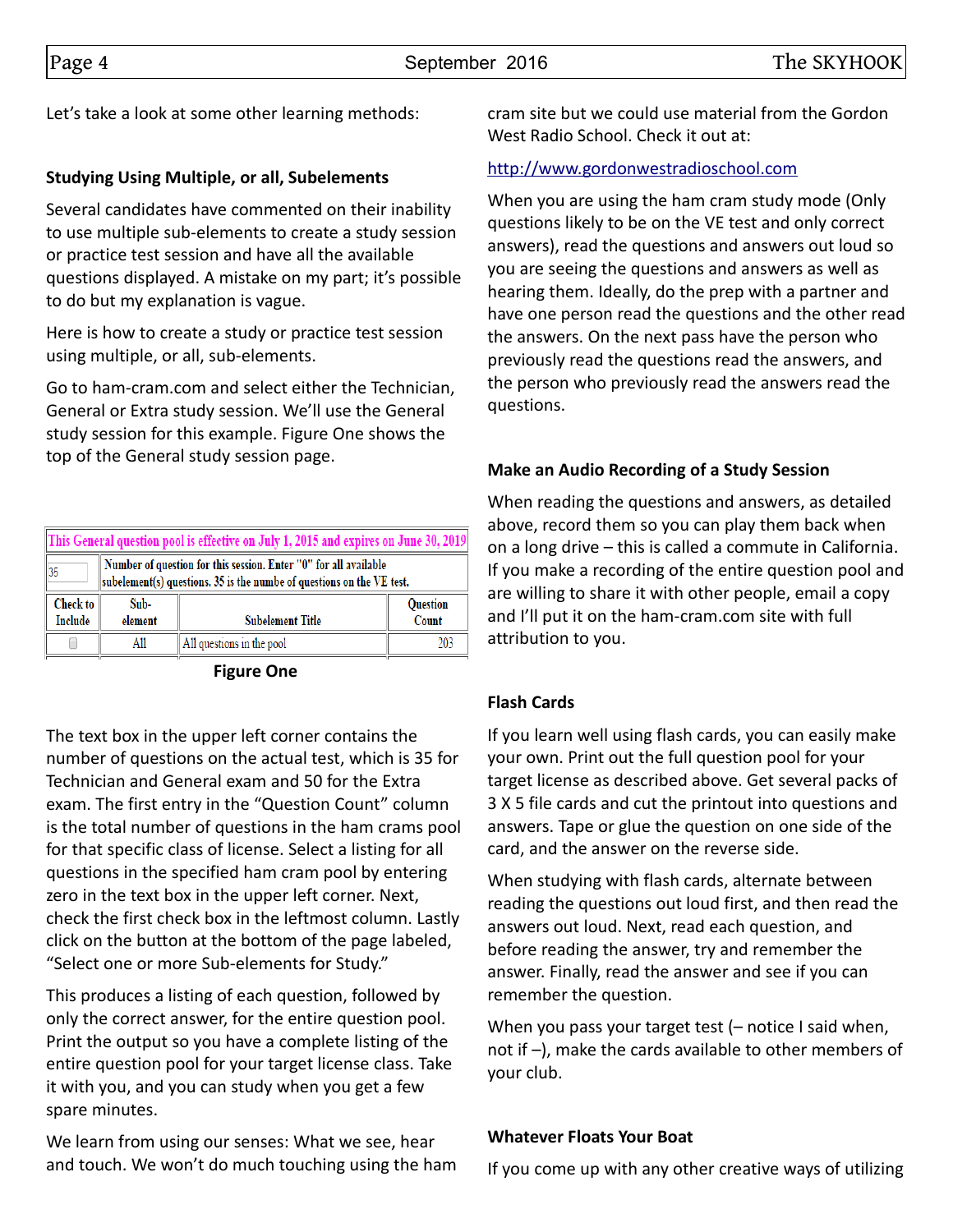The SKYHOOK September 2016 Contract to the SKYHOOK Rage 5

the ham-cram.com database, please let me know.

#### **Anecdotes**

All of the July anecdotes are based on my personal knowledge. There were likely many more I didn't know about. July was an interesting month. My nine-year grandson Charlie K3CPV passed his Technician after about a week of studying. His brother Will W3WKV aced the Technician test when 11 years old, and also aced the General when he was 12. Charlie is, to my knowledge, the youngest person to pass the Technician test using the W1UL ham cram method.

Also in July, a 78-year-old great-grandmother, I dare

 not use her name or call, aced the Technician. She became the oldest person, to my knowledge, to pass a test using the ham cram method.

I'm aware of three people who passed both the Technician and General exams at the same session. BTW, if you pass an exam at a VE session, you can take the next higher license with no additional fee. Again, to my knowledge, there are now 18 people who passed both the Technician and General at the same VE session, and only three who attempted both and didn't pass the General portion of the duet. All three passed the General at the next VE session. It's distinctly possible there may be many others that I don't know about.

I helped start an amateur radio club, W2SBP, at my high school Alma mater. We had nine student members who took their Technician, and seven passed. Additionally, of the seven who passed, three also passed their General. All of them had only three weeks to prep. A faculty member, Jon KD2LEN, went from no license to Extra in two weeks.

If you have some free time, consider working with a school radio club. It's very rewarding and we desperately need young people in the hobby. When you walk into the typical ham radio club meeting from the back, it looks like a box of Q-Tips.

I would truly be interested in your personal experiences with ham-cram.com.

We just recently passed 43,000 preparation sessions. Thanks to all of you who helped make that possible.

#### 73 Urb W1UL [urb@w1ul.com](mailto:urb@w1ul.com) 609-937-5487

# **Internet TV And Ham Radio**

### By Paul J Hansen N2QXB

Looking to learn more about Amateur Radio? Keeping up with the latest radios? Getting your Ham License. wanting to build something? Well you can do all of this and more by using the internet or by using a ROKU player or serversl other players such as Apple TV, Amazon Fire etc. but the one that offers the most content is the ROKU Player. They range in cost from \$29.00 UP. Some of the older models will work on older TV's



### How do Roku players work?

Roku players connect directly to your TV (with HDMI® or composite cables), and to your home network to stream entertainment. You choose from a wide selection of streaming channels and put all your favorites in one place. There are hundreds of free channels, easy ways to buy or watch films from top providers, and no additional charges to watch streaming services like Netflix or Hulu if you already subscribe. And If you have cable, Roku brings new ways to watch based on your cable subscription.

#### Can I watch all of my favorite TV shows and Ham Radio Programs?

Services like Hulu and Netflix® offer a variety of shows all on demand – some, as early as one day after airing. If you have cable, Roku players make it easy to catch up on past episodes or depending on your provider, to add select programming to any room without a new cable box.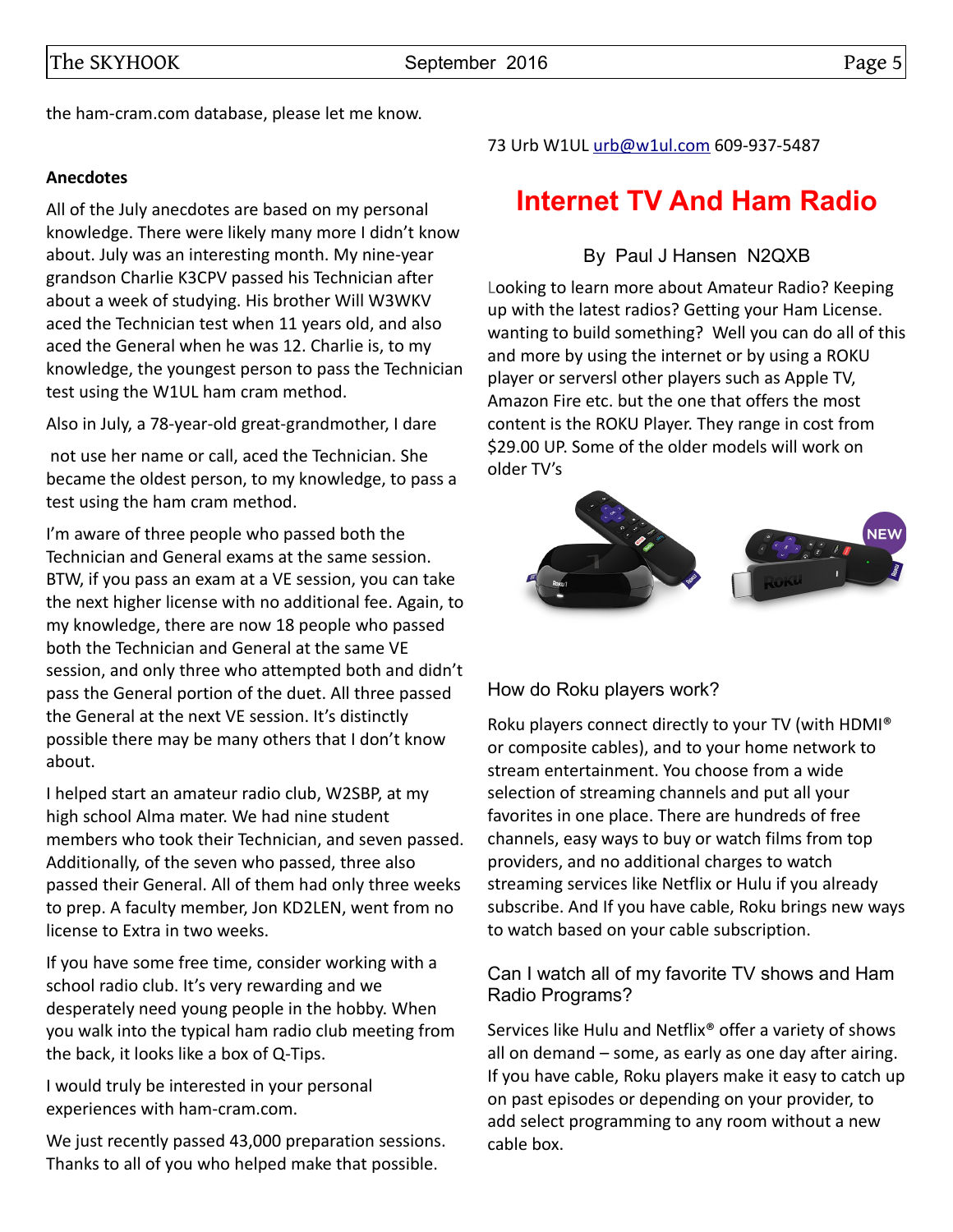How much does it cost to own a Roku player or internet TV devices?

There are no recurring fees for owning a Roku player. You choose what you want to watch and what you want to pay for. There are hundreds of free channels, subscription services like Netflix® and Hulu are under \$10 month, or you can rent or buy individual titles or series on demand. Your choice.

What kind of internet connection do I need?

Roku players should work well with almost any broadband connection. We recommend a minimum of 3.0 Mbps for HD content (1.5Mbps for SD). But don't worry, the average speed in the US is about 10 Mbps or more.

#### Clink on the picture to take you to the MFG. site

## TV Shows All About Ham Radio

 Talk shows, mini-documentaries, forums and seminars, Hamfest coverage — programs for and about Amateur Radio. Free to watch, viewer supported.

## *AmateurLogic*



#### <http://www.amateurlogic.tv/blog/>

 This site is availble on Roku, UTube, Apple TV and the internet.

## *HAM RADIO NOW*



 [http://hamradio.tv](http://hamradio.tv/) This program is available on U tube, internet

*HAM NATION*

This program is on U tube, Twitt TV and the internet



<https://twit.tv/shows/ham-nation>

There are many more sites that have great content so happy surfing

# **Russ Young, WA2VQV DX Report**



*Despite the poor band conditions and the need for indoor antennas, Russ reported that he worked EP2A, which is his 299th confirmed country. Most of them were on CW using indoor antennas! Russ wrote:*

I worked EP2A on 30M CW using the loop. No wire antennas now.

All of the 294 CW contacts were made with indoor antennas.

Of the 299 mixed all but three were worked on CW with indoor antennas. OK Czechoslovakia, DL West Germay and KZ5 Panama Canal Zone were worked in the early 1960s on 40M CW using a Gotham V-80 (23 feet of AL tubing with a big loading inductor at the base, fed with RG-59 75 OHM co-ax). It was mounted on a 25 foot abandoned telephone pole in my backyard in Brooklyn NY. I lived in a two family frame house and my landlord who lived downstairs said I looked like "a monkey on a stick" when I climbed the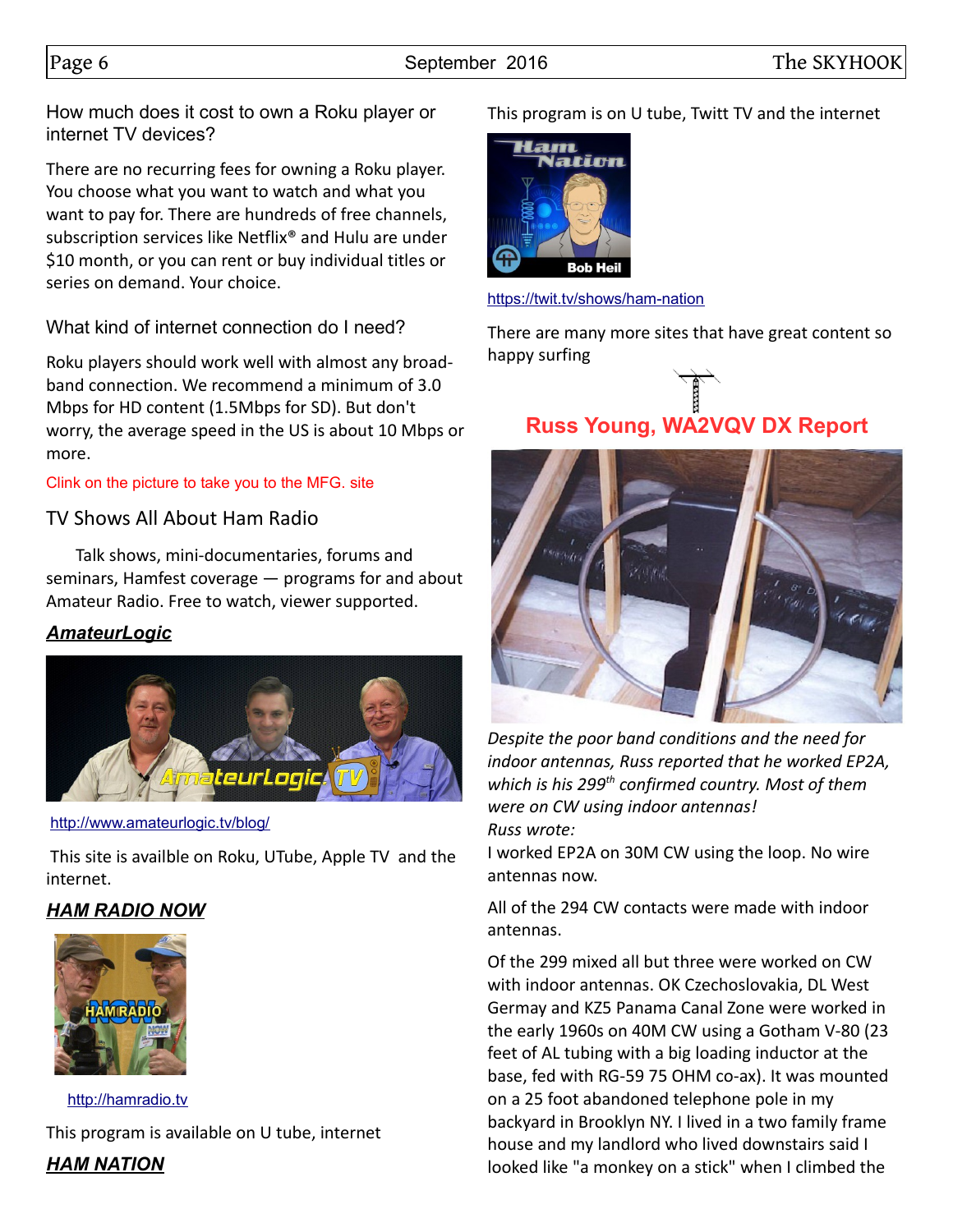#### The SKYHOOK September 2016 Contract Page 7

pole. My rig then was an EICO 720 kit that I built, 90W input to a 6146. All three of those entities are, of course, now deleted but still count towards the 299. The 299 also includes one PSK31 (H44 Solomon Is.) and one SSB (JX9 Jan Mayen Is.).

In Staten Island my rig (still the EICO 720) was on the top (3rd) floor and one leg of the 40M dipole went down the 3rd floor hall to a bedroom and wrapped around the bed on the floor. The other leg went down a flight of stairs into the living room below and snaked along the floor around the coffee table. When I shut the rig down every day I had to coil the dipole up and put it back in the room with the rig.

In Manahawkin NJ I had the 10, 15 & 20 M inverted Vees in the attic and the Z shaped 40M dipole in the garage, as I think I told you.

On phone I have 194 confirmed on LoTW, all worked with the loop since 2008.

On Digital I have 192 confirmed on LoTW, all worked with indoor antennas. I think I had 96 confirmed on PSK31 when I moved here so they were done with the Manahawkin indoor dipoles, leaving 96 worked with the loop. Of the 96 worked with the loop some were with PSK31 (+ a couple with PSK63) but most using RTTY.

BTW, I never used a wire "T" antenna. When I jumped out the 40M dipole I fed one end into an MFJ 901 B Versatuner, effectively making it a 66 foot long wire for 80M. I had removed the RG-58 coax.

So that longwinded tale tells the story.

73, Russ. WA2VQV



## *In August, Russ WA2VQV Worked:*

|  |  |  |  | CALLSIGN DATE TIME—MODE—BAND ENTITY IOTA GRID DIST DIR<br>TF3IB 16-Aug-16 0030Z CW 20M ICELAND EU-021 HG94bc 2759 NNE<br>CY9C 21-Aug-16 2324Z CW 30M ST. PAUL IS. NA-094 FN97we 958 NE<br>CY9C 24-Aug-16 0127Z RTTY 20M ST. PAUL IS. NA-094 FN97we 958 NE |
|--|--|--|--|-----------------------------------------------------------------------------------------------------------------------------------------------------------------------------------------------------------------------------------------------------------|

## **Some September Opportunities:**

| Begin     | End                                                                                            |  | Call            | Entity                    | OSL via            | Bands       |             | Modes* Grid Miles Dir |      |            | <b>IOTA</b> |
|-----------|------------------------------------------------------------------------------------------------|--|-----------------|---------------------------|--------------------|-------------|-------------|-----------------------|------|------------|-------------|
| Sep 10    | Sep 17                                                                                         |  | 5WOBOB          | Samoa                     | VK2BOB Direct      | $40 - 20m$  | S           | AH47aa                | 7200 | ีฟ         | $OC - 097$  |
| Sep 20    | Sep 27                                                                                         |  | 5WOJHQ          | Samoa                     | LotW               | $160 - 30m$ | Cs          | AH47aa                | 7200 | W          | $OC - 097$  |
| Sep 24    | Oct 10                                                                                         |  | 5Z4/IW5BBV      | Kenya                     | IW5BBV             | $40 - 15m$  |             | KI88sm                | 7433 | <b>ENE</b> | AF-040      |
| Sep 28    | Oct 04                                                                                         |  | A35JP/p         | Tonga                     | JA0ROV             |             |             | AG29ma                | 7693 | W          | $OC - 049$  |
| Sep 18    | Sep 30                                                                                         |  | <b>D66D</b>     | <b>COMOROS</b>            | LotW               |             |             | LH18ue                | 8219 | E          | AF-007      |
| Sep 08    | Sep 19                                                                                         |  | E510            | South Cook Is.            | LotW               | $160 - 10m$ | <b>CSR</b>  | AH99mm                | 6514 | W          | $OC - 013$  |
| Sep 20    | Sep 29                                                                                         |  | E6tba           | Niue                      | LotW               | $160 - 10m$ | <b>CSR</b>  | AH50bx                | 7348 | <b>WSW</b> | OC-040      |
| Sep 05    | Sep 12                                                                                         |  | FK/F8FUA        | NEW CALEDONIA             | LotW               | $80 - 10m$  | <b>CSR</b>  | RG38ma                | 8682 | W          | $OC - 032$  |
| Sep 24    | Oct 03                                                                                         |  | H44GC           | SOLOMON IS.               | LotW               | $160 - 10$  | <b>CSR</b>  | RI00ao                | 8511 | <b>WNW</b> | $OC - 047$  |
| Sep 06    | Sep 24                                                                                         |  | JT1XC &         | Mongolia                  | LotW               | $80 - 10m$  | <b>CSR</b>  | ON38ma                | 6361 | N          |             |
| Aug 30    | Sep 24                                                                                         |  | <b>JTDBS</b>    | Mongolia                  | OK1DBS             | $80 - 10m$  |             | ON38ma                | 6361 | N          |             |
| Sep 07    | Sep 12                                                                                         |  | JW/SM7RYR       | Svalbard                  | LotW               | 20m         | C           | J078 <sub>wo</sub>    | 3526 | <b>NNE</b> | EU-026      |
| Sep 23    | Oct 04                                                                                         |  | MD/DM2AUJ &     | Isle of Man               | LotW               | 80-10m      | <b>CSR</b>  | I074sa                | 3285 | <b>NE</b>  | $EU-116$    |
| Sep 15    | Sep 21                                                                                         |  | OY/ON4xxx       | Faroe Is.                 | LotW               | 80-6m       | <b>SCPR</b> | IP62ma                | 3117 | <b>NE</b>  | EU-018      |
| Sep 24    | Oct 08                                                                                         |  | S79KB           | Seychelles                | DL2SBY             | $40 - 10m$  | <b>CSR</b>  | LI86aa                | 8477 | <b>ENE</b> | AF-024      |
| Sep 26    | Oct 01                                                                                         |  | S9BT & S9WL     | Sao Tome & Principe       | EA3BT              | 40-6m       | Scr         | JJ30ah                | 5694 | Е          | AF-023      |
| Sep 27    | Oct 04                                                                                         |  | T <sub>2R</sub> | <b>TUVALU</b>             | LotW               | $80 - 10m$  | <b>CSR</b>  | RI91hh                | 7513 | W          | $OC - 015$  |
| Sep 24    | Oct 24                                                                                         |  | T30COW          | W. KIRIBATI (GILBERT IS.) | KC0W Direct        | $160 - 6m$  | C           | RI76ma                | 7491 | W          | $OC - 017$  |
| Sep 01    | Sep 15                                                                                         |  | T32AZ           | E. Kiribati (Line Is.)    | KH6QJ              | $80 - 10m$  | CS.         | BI50aa                | 5925 | <b>WSW</b> | $OC - 024$  |
| Aug 21    | Sep 04                                                                                         |  | TK/MW1LCR/p     | Corsica                   | eQSL               | $80 - 10m$  | SR          | JN42ma                | 4164 | ENE        | EU-014      |
| Sep 10    | Sep 20                                                                                         |  | T05FP           | St Pierre & Miquelon(FP)  | LoTW               |             |             | GN17sa                | 1014 | <b>NE</b>  | NA-032      |
| Sep 12    | Sep 29                                                                                         |  | <b>V47JA</b>    | St.Kitts & Nevis          | LotW               | $160 - 6m$  | S           | FK87gh                | 1713 | <b>SSE</b> | NA-104      |
| Sep 25    | Oct 15                                                                                         |  | VK9NZ           | NORFOLK I.                | LotW               | $160 - 6m$  | <b>CSR</b>  | RG30xx                | 8893 | W          | OC-002      |
| Sep 03    | Nov 25                                                                                         |  | VP6AH           | PITCAIRN I.               | DL <sub>2</sub> AH | $40 - 10m$  | SD.         | CG44ww                | 5756 | SW         | $OC - 044$  |
| Aug 25    | Sep 03                                                                                         |  | VP6J            | PITCAIRN I.               | LotW               | $160 - 10m$ | <b>CSR</b>  | CG44ww                | 5756 | <b>SW</b>  | $OC - 044$  |
| Aug 29    | Sep 05                                                                                         |  | XX9TYT          | <b>MACAO</b>              | IW7EGO             | $80 - 10m$  | S           | OL72aa                | 8126 | N          | AS-075      |
| Aug 20    | Sep 21                                                                                         |  | YJ0COW          | <b>VANUATU</b>            | KC0W Direct        | $160 - 6m$  | C           | RH42aa                | 8469 | W          | $OC - 035$  |
| "On Hold" |                                                                                                |  | YX0V            | AVES I.                   | W4DTA              | 40-6m       | CS.         | FK85eq                | 1797 | <b>SSE</b> | NA-020      |
|           | *Modes: C = CW, S = SSB, R = RTTY, D = Digital, P = PSK, lower case indicates less likely mode |  |                 |                           |                    |             |             |                       |      |            |             |